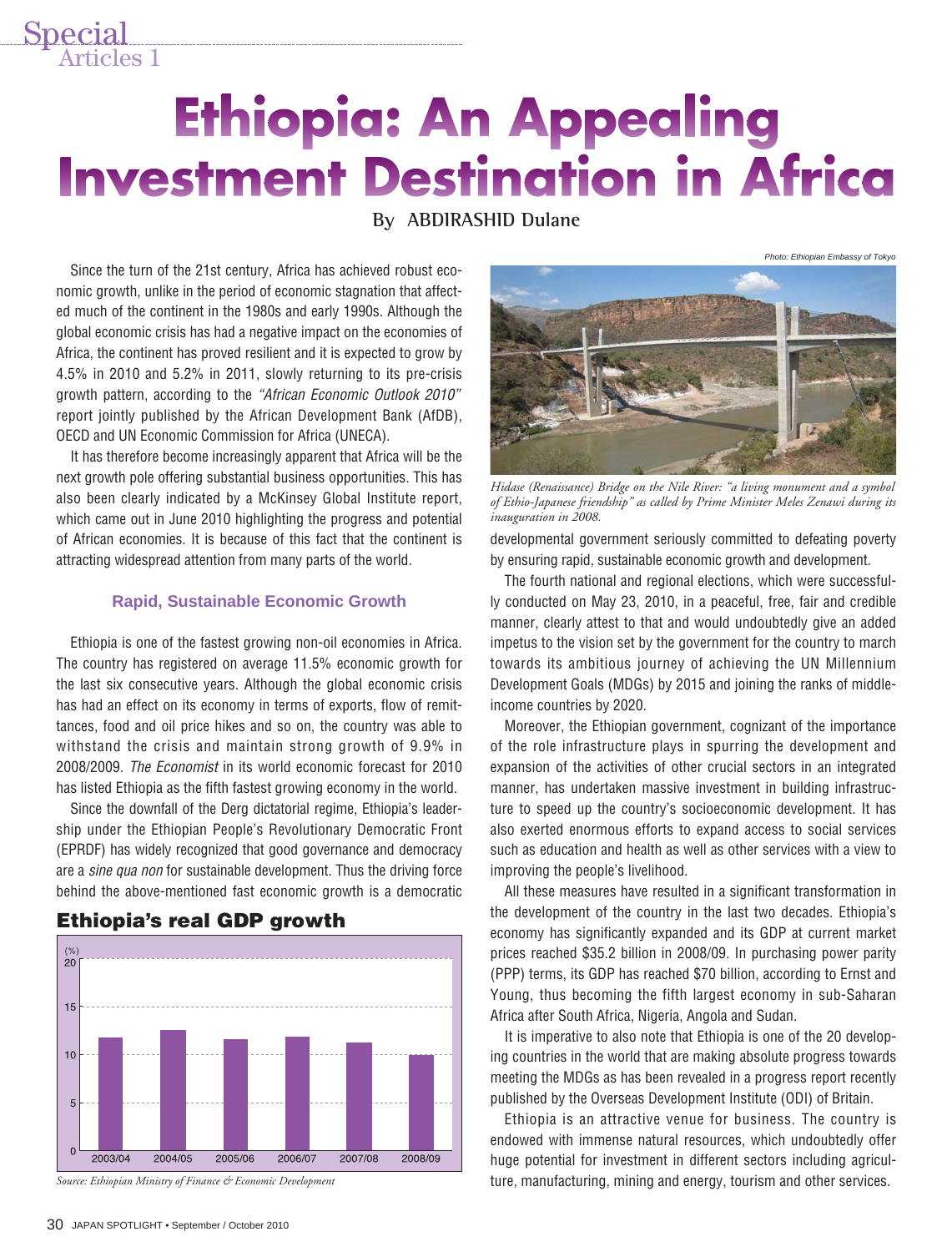Photo: Ethiopian Embassy of Tokyo



*Large-scale commercial farm*

#### **Agricultural Potential**

Agriculture is the sector contributing most to the livelihood of the predominant majority of Ethiopia's people. In this connection, the Ethiopian government has put a lot of emphasis in transforming smallholder agricultural production through the provision of appropriate technologies, which has shown remarkable progress in recent years. In addition, to supplement the efforts of smallholder farmers in the lowlands where vast arable land and plentiful water resources are available, the government has been encouraging private investors to participate in large-scale development and commercialization of agriculture by using their capital and technology. Coffee, cereals, oil crops such as sesame, horticultural crops, rice and other food commodities, crops for biofuel production, and cotton production for use in the textile and garment industries, among others, are enticing investment areas for production and value addition (agro-processing) in the sector. Ethiopia, being home to one of the largest livestock populations in the world, also enjoys a comparative advantage in the sector, especially in large-scale animal breeding and meat and meat processing. The government's prioritization of the aforementioned gives an added advantage to investors who venture in these sectors.

#### **Manufacturing**

The industrial sector in Ethiopia is still in its infancy, but it is a sector whose growth is assured by the vast resource base available in the country. With one of the largest livestock concentrations in the world, Ethiopia is fast becoming an attractive hub for the leather and leatherproduct industries. Finished leather products such as shoes, garments and bags are manufactured by factories while tanneries process finished and semi-processed leather for the domestic and export markets. Ethiopia's Bati and Sellalie types of famed sheepskin are highly sought products in the international market for their high quality. Vast land



*Corrugated iron sheet-manufacturing plant Ethiopian processed leather goods*

Photos: Ethiopian Embassy of Tokyo



*Gold mining at Lega Dembi, Ethiopia Tekeze hydroelectric dam, inaugurated in 2009, is one of Ethiopia's several hydropower projects completed recently.*

suitable for cotton production and the large trainable and cheap labor force make the garment and textile industries a priority area of investment. Steel/metals, cement, food/beverages and chemicals/chemical products, among others, are important industries for investment.

### **Mining & Energy Resources**

Ethiopia is rich in mining and energy resources. In mining, geological studies indicate proven deposits of industrial and precious minerals such as tantalum, platinum, gold, quartz, silica sand and iron ore among others and construction materials, including limestone, granite and marble. Among the above, for instance, gold production has been progressing well over the years with a proven reserve estimated at more than 500 tons. Oil and gas exploration has been going on for sometime and natural gas from the fields of Calub in eastern Ethiopia, which have a large proven reserve of natural gas, will hit the market by 2015, according to the Ministry of Mines and Energy of Ethiopia. Enormous opportunities greatly abound for foreign companies to engage in oil, gas and mineral exploration and production activities either individually or in joint ventures.

According to Ethiopian Electric Power Corporation (EEPCo), the country has enormous potential for hydroelectric, geothermal, wind and solar power and has the capacity to generate more than 45,000 MW, 5,000 MW and 10,000 MW of renewable energy from these sources, respectively. With the current installed capacity of 2,000 MW, the country's judicious investment in the various power sources mentioned above will enable it to meet its growing domestic requirement besides satisfying the surging demand of its neighboring countries for power by quintupling the current capacity to 10,000 MW in the next five to 10 years. In this regard, numerous power projects worth billions of dollars are being implemented. Ethiopia has already signed bilateral agreements with Djibouti, Kenya and Sudan to supply electricity to this effect and transmission lines between these countries and Ethiopia are progressing well. Ethiopia's investment policy allows independent power producers to invest in the sector and sell bulk generation to EEPCo. With the country's rich energy resource potential from diverse sources, it is an area worth investing in.

#### **Tourism**

With its historic civilization, eight UNESCO-recognized World Heritage sites, robust archeological locations and awe-inspiring natural beauty with wide varieties of flora and fauna as well as rich and diverse culture, Ethiopia is uniquely placed as an important travel destination in Africa. In addition, its distinct honor and privilege in